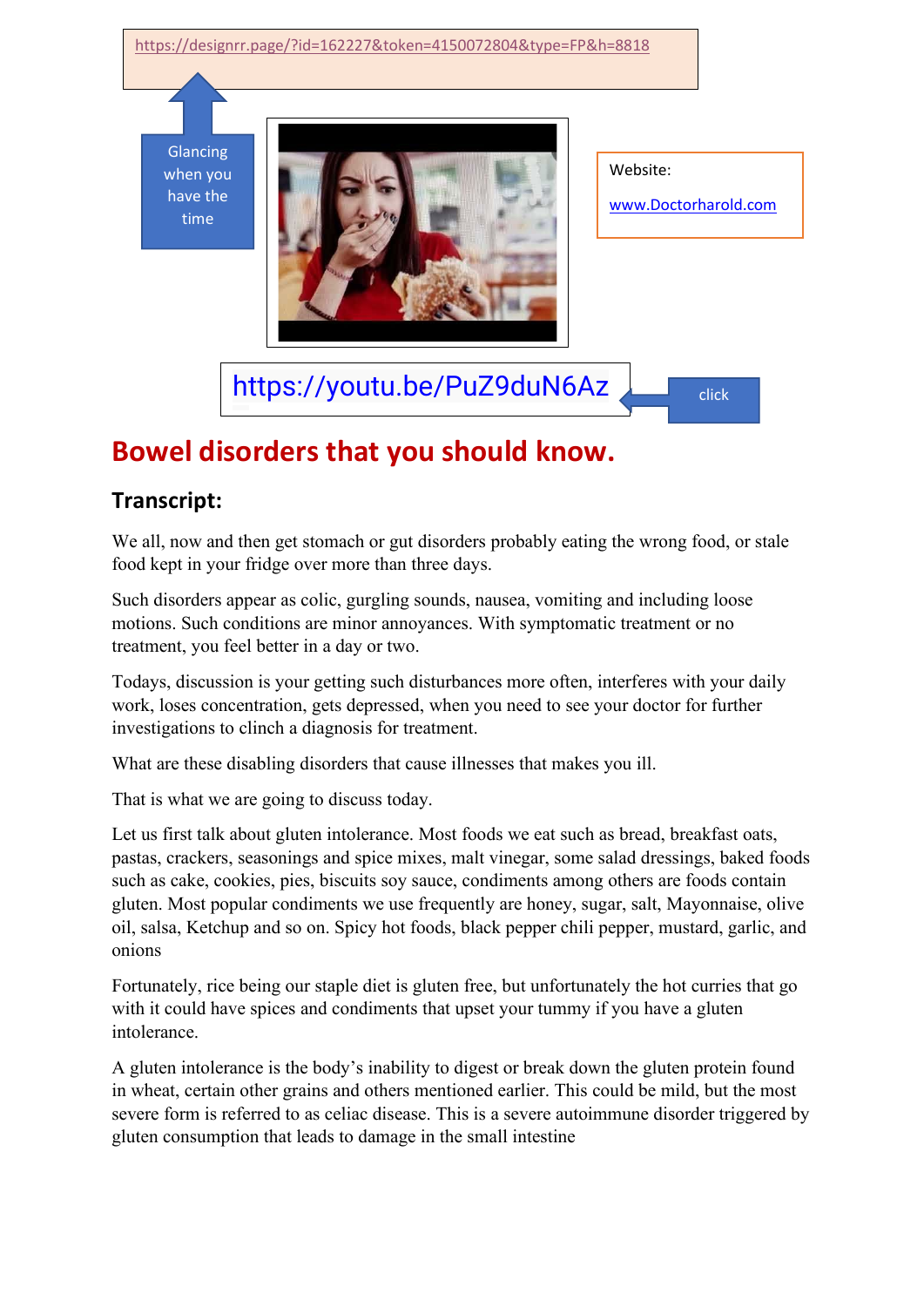After eating any of the gluten containing foods mentioned you get symptoms such as abdominal pain, bloating and diarrhea, you need to take steps to avoid such foods.

Now let us talk about other bowel disorders, also labelled as inflammatory bowel disease or IBDs.

If you get frequent bowel upsets, you should rule out Ulcerative colitis and Crohn's disease the worst forms of inflammatory bowel disorders.

In these inflammatory bowel diseases, you may get abdominal pains and intestinal bleeding.

The real cause is unknown but may be due to genetic and environmental factors such as infections that interact with your body's immune or defensive system.

When the immune system does not function well, many white blood cells accumulate in the inner lining of the gut. The white cells then release chemicals that lead to tissue injury (inflammation). This inflammation of the mucosa can cause diarrhea, which is the most common symptom of ulcerative colitis and Crohn's.

These inflammatory diseases can have complications that interfere with your daily life, such as bleeding from ulcers, your large gut can get widened and loses its ability to properly contracts.

Inflammation can lead to strictures or narrowing of your gut, fistulas, tubular passageways originating from the bowel wall and connecting to other organs.

Other complications outside gut are, arthritis, skin rashes, eye problems and liver disease.

Ulcerative colitis is limited to the large bowel, unlike Crohn's disease that can affect any area of the gastrointestinal tract from the mouth to the anus. In this condition inflammation and accompany in ulcers occur mostly in the ileum, jejunum including large gut. Malabsorption of food is common in Crohn's disease unlike in Ulcerative colitis

Another bowel disorder you should be aware of is irritable bowel syndrome or IBS, quite a common disorder affecting the large bowel. You may get cramping, abdominal pain, bloating, gas and diarrhea or constipation.

According to the Cleveland Clinic, irritable bowel syndrome (IBS) is "a condition in which the colon muscle contracts more often than in people without IBS." It may be triggered by diet, medications, or stress and can lead to symptoms such as gas, abdominal pain, bloating, constipation, and diarrhea.

Treatment varies, but is primarily centered on removing and trigger foods from the diet and minimizing or better managing stress In some cases, medication may also be prescribed.

For people with irritable bowel syndrome, avoiding high-fat foods is important because these foods are often taxing on the stomach and intestines, raising the chances of cramping, diarrhea, constipation, and overall discomfort.

Too much fiber can pose a problem for people with irritable bowel syndrome. That's because their bodies have a hard time digesting food, especially those high in insoluble fiber. The trick is not to avoid fiber, but to consume it in moderation. Don't switch to a super-high-fiber cereal and expect to feel great the following day.